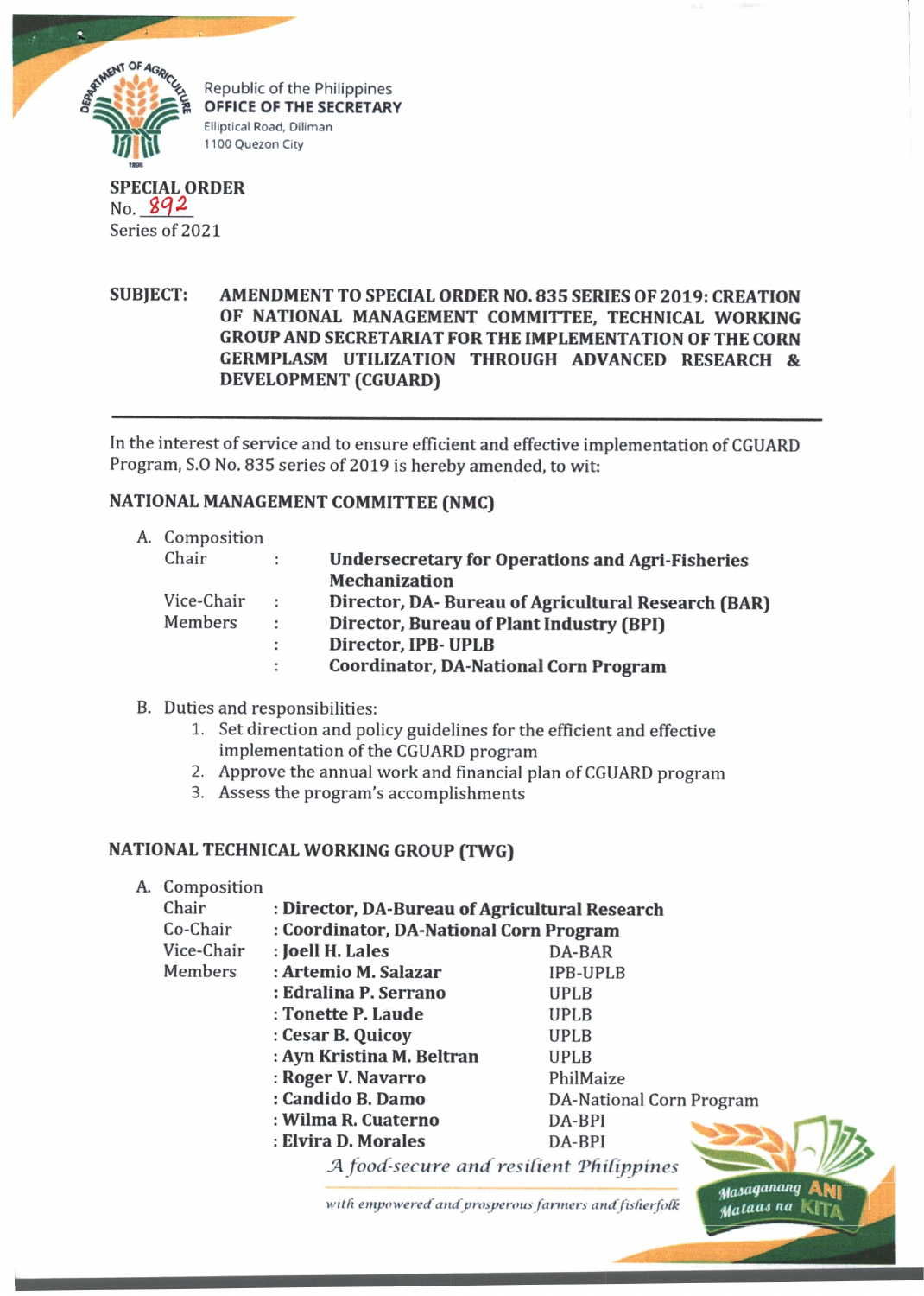

Republic of the Philippines **OFFICE OF THE SECRETARY** Elliptical Road, Diliman

| : Aileen D. Agcaoili      | DA-BPI        |
|---------------------------|---------------|
| : Rosemarie E. Dulla      | DA-ATI        |
| : Roynic Y. Aquino        | DA-RFO 2/CVRC |
| : Salvacion M. Ritual     | DA-BAR        |
| : Anthony B. Obligado     | DA-BAR        |
| : Julia A. Lapitan        | DA-BAR        |
| : Raymond Patrick Cabrera | DA-BAR        |

B. Duties and responsibilities:

1100 Quezon City

- 1. Recommend operational and technical activities related to the implementation of CGUARD Program
- 2. Prepare annual work and financial plan of CGUARD program
- 3. Review, monitor and evaluate the CGUARD accomplishments
- 4. Recommend appropriate actions to address issues and problems related to CGUARD implementation
- 5. Undertake other activities related to CGUARD as may be required by the National Management Committee

## **NATIONAL SECRETARIAT**

| A. |  | Composition |
|----|--|-------------|
|----|--|-------------|

| Chair   | : Apolonia A. Mendoza               | DA-BAR                          |  |
|---------|-------------------------------------|---------------------------------|--|
| Members | : Rhea D. Desalesa                  | DA-BAR                          |  |
|         | : Chiqui M. Padullon                | DA-BAR                          |  |
|         | : Bernalin Cadayong-Cruz DA- BAR    |                                 |  |
|         | : Glenn Dimayuga                    | DA-BAR                          |  |
|         | : Chrystel Venus F. Fonseca DA- BAR |                                 |  |
|         | : Rosel L. Parado                   | <b>DA-National Corn Program</b> |  |
|         |                                     |                                 |  |

- B. Duties and responsibilities:
	- 1. Regular tracking of CGUARD outputs and activities
	- 2. Document highlights of the minutes of meetings and action plans
	- 3. Consolidate regional CGUARD reports
	- 4. Do other administrative tasks in support to CGUARD Program

### **REGIONAL CGUARD FOCAL PERSON**

- A. Composition
	- CAR: **Nicasio S. Baucas** Region 1: **Ruel M. Ramos** Region 2: **Roynic Y. Aquino** Region 3: **Lorna G. Rubion**

A food-secure and resilient Philippines



with empowered and prosperous farmers and fisherfolk